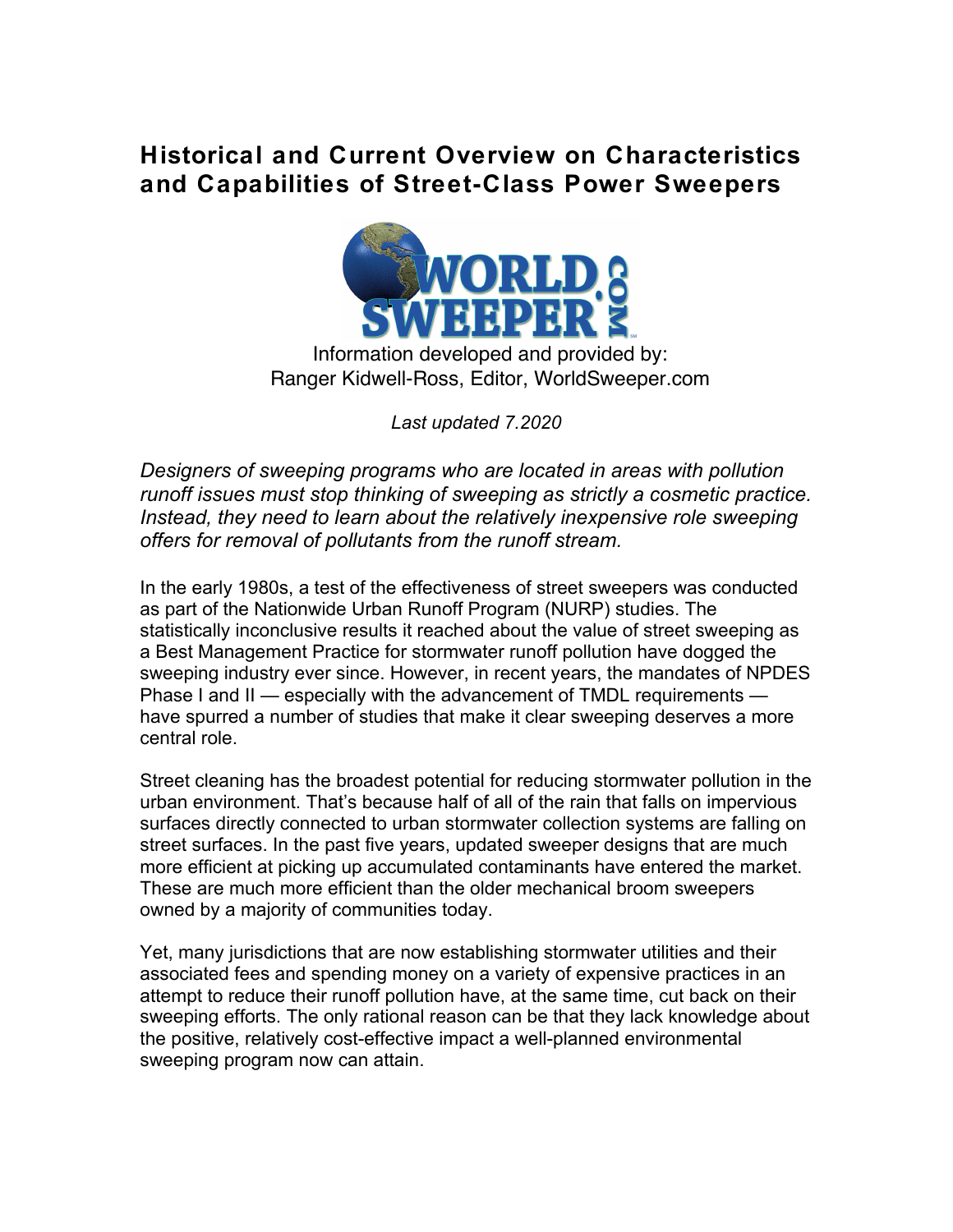Wherever Clean Water Act compliance is required, sweeping program designers in areas with pollution runoff issues must stop thinking of sweeping as strictly a cosmetic practice. Instead, they need to learn about the role newer sweepers can have in removing pollutants from the runoff stream.

#### **Much Has Changed in 50 Years**

Even a contemporary analysis of the '80s NURP street sweeping studies, which were held in six locations around the U.S., shows the combined results were skewed significantly by an unexplainable, negative outcome in just one of the test areas, North Carolina. When the results of that single test location are removed, the result shows sweeping has a statistically positive overall outcome.

More good news is that even today's mechanical broom sweepers, the technology tested during the NURP trials, have a much-improved pickup efficiency. That said, even the new broom machines still have little facility for picking up particles smaller than about 63 microns. (For comparison, human hair is about 72 microns in width.)

When it came to small-micron materials the NURP-era broom sweepers, in some instances, left behind *more* small-micron particles than were removed. Even today, although to the untrained eye the path behind a mechanical broom sweeper may look clean, the broom's rotation against the pavement and lack of a vacuum system along with the use of water to suppress fugitive dust combine to leave a significant level of small particles in place.

Until recent years, that fact hasn't mattered. However, today we understand the importance of small-micron pickup: *Even though particles of under 250 microns compose less than 30% of the total material on most city streets, over 50% of the total runoff pollutants targeted by the USEPA Clean Water Act are typically attached to that smaller material.*

The strength of mechanical broom technology is its effectiveness at removing larger, coarse materials and gross pollutants. However, current studies indicate that, when pollutant-laden fine material needs to be removed, a mechanical broom sweeper is not a sensible choice.

Studies confirm the real-world pickup efficiency of the old broom sweepers is probably only between 20%–35%. Despite this fact, mechanical broom sweepers continue to be the leading type used by municipalities in the U.S. Mechanical broom sweepers remain popular for several reasons, perhaps the primary one being that sweeping managers are more familiar with the technology. There is also no question that broom machines have a better reputation for handling wet vegetation and large debris. Since the larger, more visible material is typically what spurs "we need a sweeper" phone calls to city hall, which is also a factor.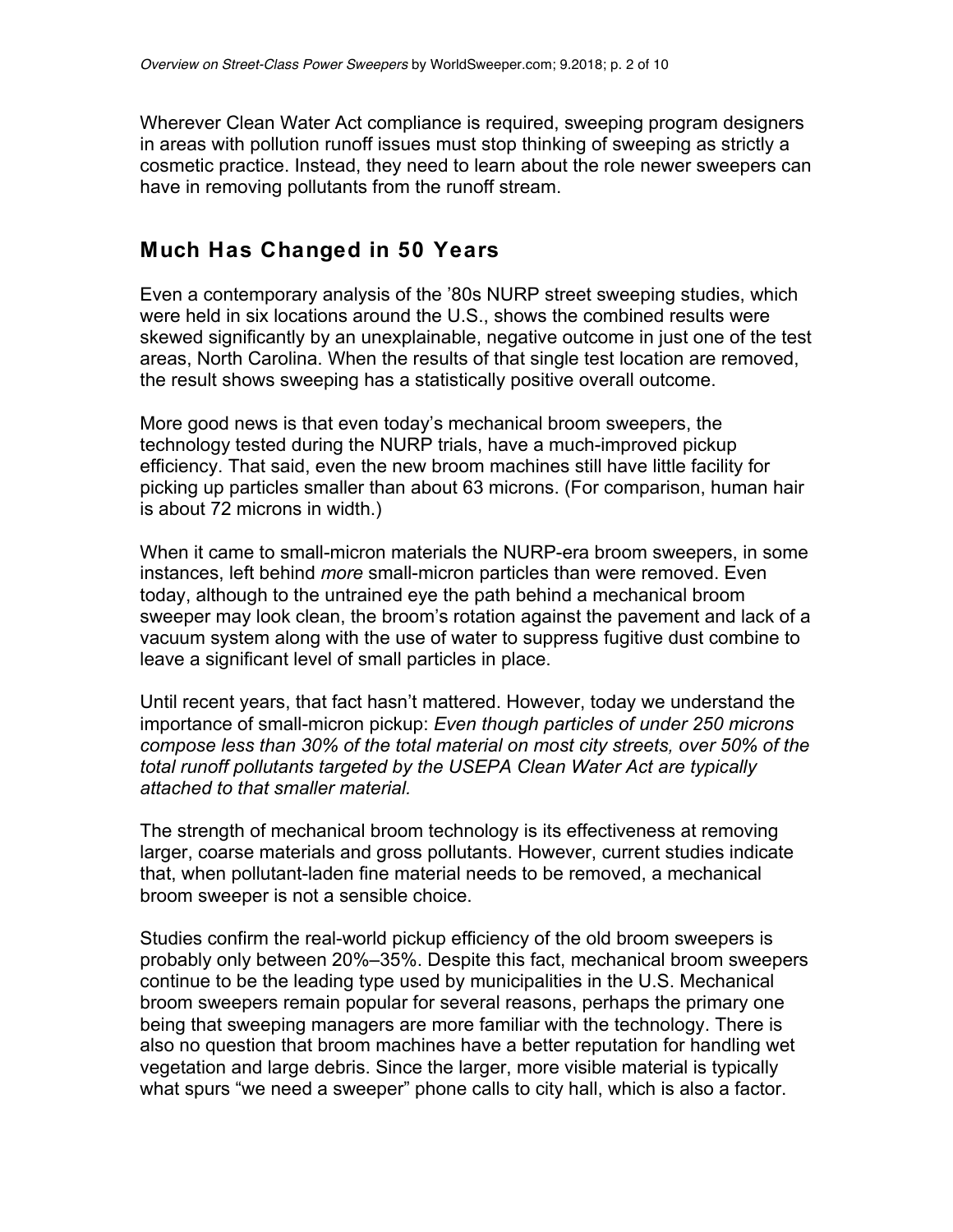The good news: Recent testing shows that the overall pickup ability of the latest mechanical broom sweepers may have increased to as much as double that. However, the caveat is that the material left by broom sweepers most likely skews toward leaving the smaller micron material, which is what contains the majority of pollutants.

#### **Air Sweeper Technologies are a Better Choice**

When it comes to removal of non-point source pollutants and meeting of the best management practices (BMP) requirements of Phase I and II, recent studies confirm that the newer technologies of regenerative air and vacuum sweeper models appear to clearly offer a better choice. In the past five years, designs that are much more efficient at picking up particles smaller than 250 microns have entered the market.

Testing that dates back as far as 2011 indicates that the pickup efficiencies of regenerative air and vacuum sweepers, especially in light-to-medium debris, are 80% to 90%. This is much higher than the 30% widely cited in the NURP study mechanical broom results.

(http://www.worldsweeper.com/Street/Studies/BurbankGlendaleTesting8.11.html)

A study of structural BMPs by Caltrans indicated the cost per pound of pollutant removed as Total Suspended Solids (TSS), runs \$14 to \$84 (updated to 2015 dollars), *not including* land costs. Other studies by Sutherland indicate that today's mechanical broom sweepers reduce TSS for \$7 to \$13 per pound. Regenerative air and vacuum sweepers do so for \$3 to \$7 per pound of pollutant that would typically be transported in runoff.

Air sweeper effectiveness is enhanced over mechanical broom sweepers since they rely on air technology to entrain the smaller debris and can be outfitted with a better system to entrain fugitive dust. However, keep in mind that both sweeper types remove vastly more large debris in conjunction with the small-micron pollutants.

In 2015, data provided by Seattle Public Utilities, the City of Seattle, Washington's stormwater lead agency, indicated that, when it comes to removal of pollutants from the runoff stream, regenerative air sweepers were four-to-ten times as cost-effective as any of the City's end-of-the-pipe solutions. Seattle's data show that in 2011, its first year of enacting an air sweeping program as an adjunct to existing end-of-the-pipe solutions, the reduction in Seattle's stormwater pollutants entering Puget Sound was a whopping 300%. (www.WorldSweeper.com/Street/BestPractices/SeattleSweepingProgram6.15.html)

The most recent large-scale study, conducted by the University of Florida and

sanctioned by the Florida Stormwater Association started in 2007, ran through 2019 and involved 14 Florida-based MS4s. The study concluded with a high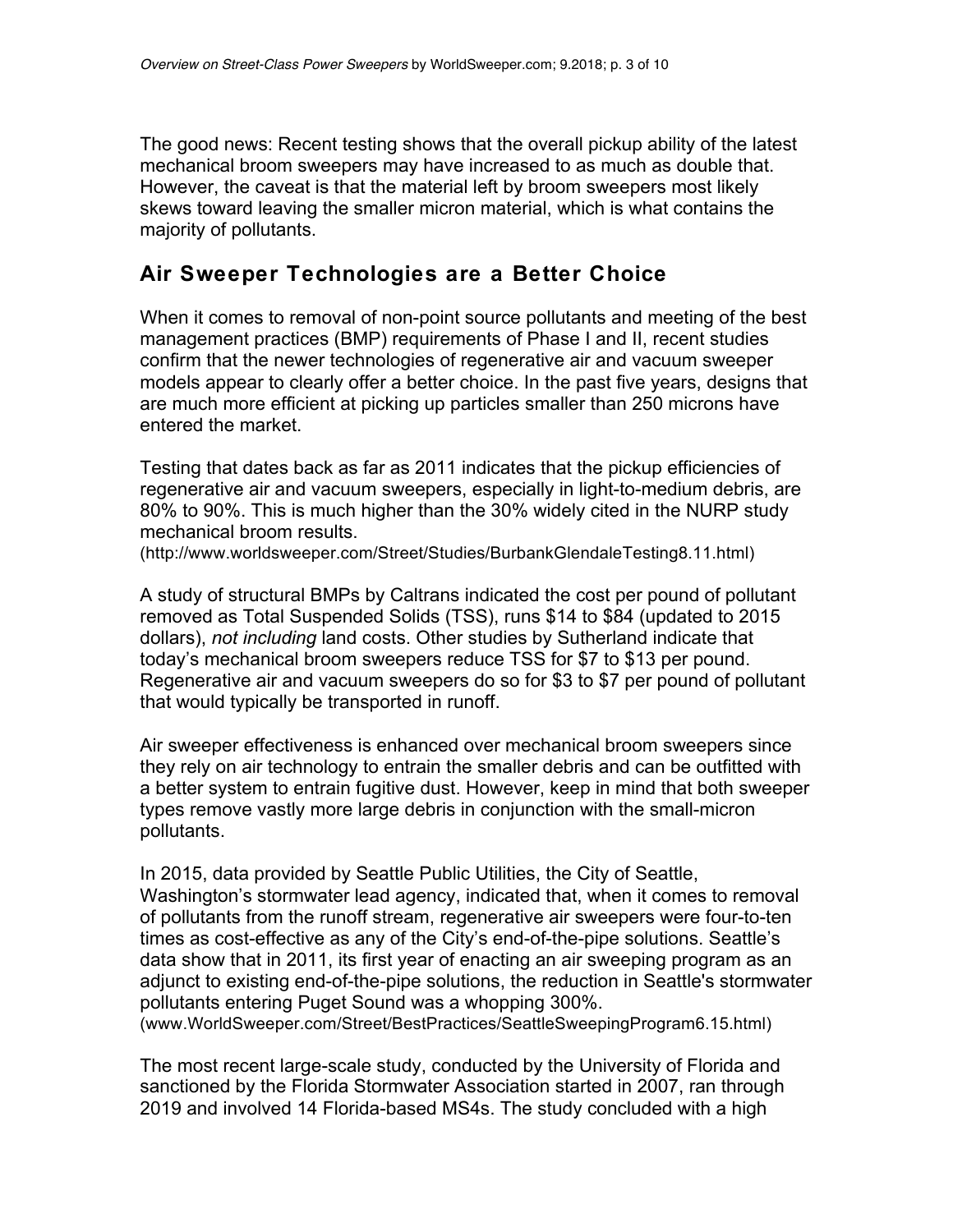statistical confidence that street sweeping was nearly 700% more cost-effective in removal of Total Nitrogen, Total Phosphorus and PM (particulate matter) in general than the next best method, which involved catchbasin cleaning. Unfortunately, in this study no differentiation was made between the pickup efficiency of broom sweepers vs. use of air sweepers.

(www.worldsweeper.com/Street/Studies/UFloridaSansaloneInterview12.19.html)

Specifying sweepers that offer gutter broom pitch, tilt and speed adjustment are also important in order to maximize small-micron pickup and minimize dust. In addition, dust suppression water nozzles can be included at the gutter broom.

A caution: Total pickup of smaller materials is dependent upon a variety of factors. Maximization of TSS pickup depends on proper utilization of the gutter brooms, speed of operation, correct usage, roadway condition and the ability of dust suppression systems. However, when it comes to runoff pollutant reduction, maximizing small-micron pickup and minimizing output of fugitive dust are the most important factors.

Like all infrastructure maintenance and repair items, sweeping frequency and machine purchase are dependent upon budget. However, the ever-tightening BMP mandates of Phase I and II are casting the cost of sweeping into a new light. The *relative* cost of sweeping, as compared to infrastructure-based pollution reduction efforts, should become the baseline. *As indicated above, sweeping is highly cost-effective when compared to structural best management practices such as detention ponds and settling or filtering devices.*

#### **Modeling Can Assist in Sweeping Program Development**

For any agency that wants to institute a relatively low cost modeling of what sweeping might do in terms of pollution reduction, Sutherland's company has developed modeling software that uses historic rainfall data, which in most locales spans over 50 years, to accurately predict sweeping efficiencies for watersheds. This has aided a number of municipalities in determining relative pickup volume at given sweeping frequency intervals without having to conduct costly studies of their own.

For example, Sutherland's Livonia, Michigan, study found the optimal frequency (during the nine months when sweeping can occur in snow belt areas, since sweeping rarely occurs during the months of December through February) for residential areas was about once every 3 weeks. Every two weeks is typically reasonable for higher-density residential and general commercial. In major traffic areas, like arterials, optimal sweeping was determined to be once per week. Optimal frequency depends, however, upon accumulation of the contaminated material typically called "street dirt." Monitoring accumulation can be of great value, as well as determining the chemical component of what is collecting on given roadways.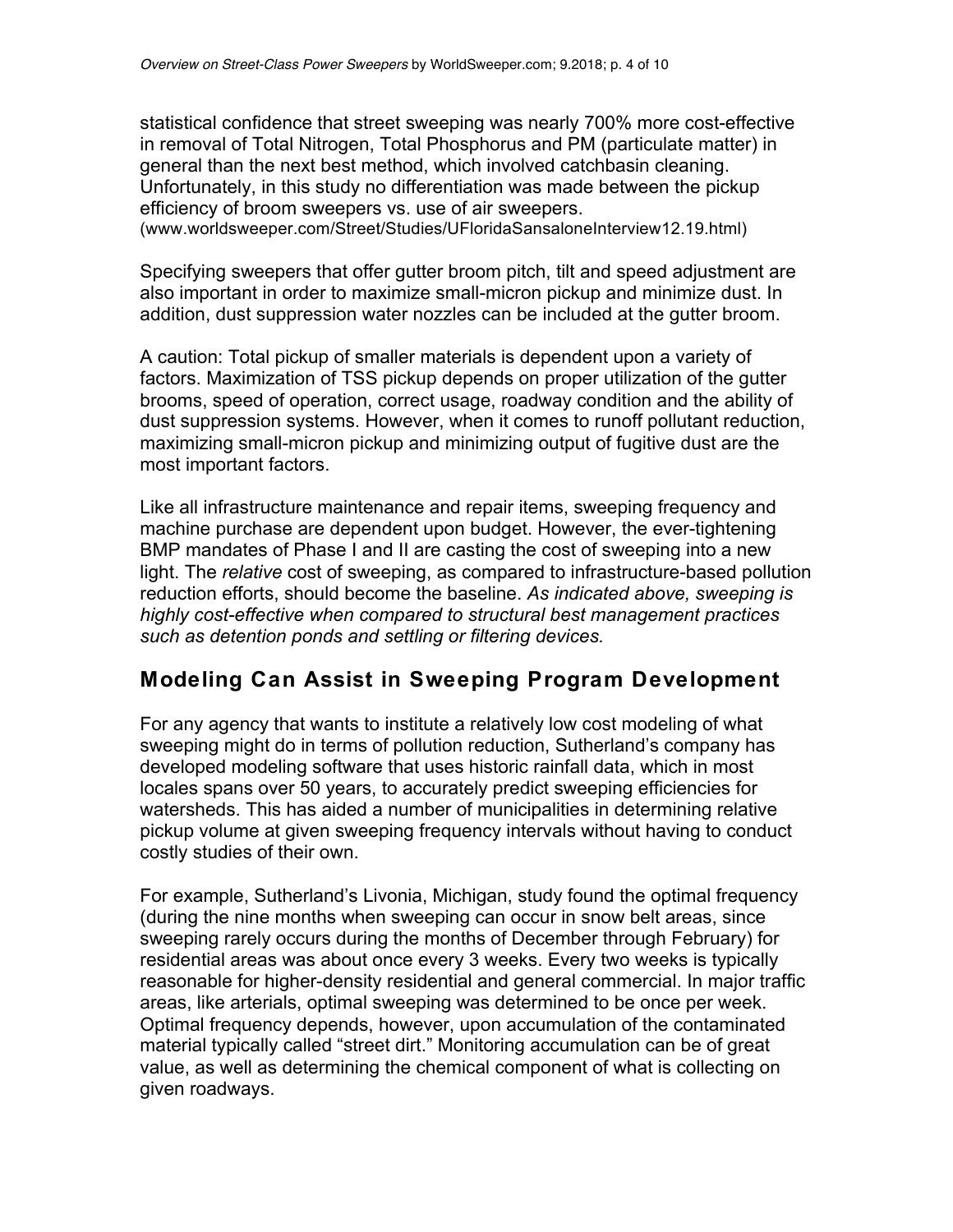There's a tendency to sweep the downtown core on a daily basis for aesthetic reasons. In many instances, it would actually be cheaper to use the newer crop of relatively inexpensive pathway sweepers, or to do hand sweeping with youths at risk, etc. With a full-size sweeper, overall costs can be in the range of \$150/mile, which is a high price to pay for this type of cosmetic sweeping.

Not only can a correctly designed sweeping program remove a significant amount of targeted chemicals; 'correct' sweeping also has a positive impact on the gross pollutants that contribute sediment, silt and organic debris to streams and other waterways. Another efficiency sweeping offers is that it prolongs the operational efficiency of structural-based devices, as well as reduces the ongoing maintenance they require. Although by no means a 'silver bullet,' widespread agreement is developing that sweeping should begin taking a more central role in stormwater runoff plans.

#### **Sweeping to Improve Water Quality**

Well-informed NPDES managers have become aware of how cost-effective sweeping is when compared to infrastructure-based solutions. As a result, they are now requiring an increase in air sweeper usage, combined with increased sweeping frequency, a foundation of their stormwater runoff plans. The problem they're faced with is that, even in the face of the EPA mandates, their budgets are still largely based on the frequency of sweeping needed to provide a pleasing aesthetic value and, to a lesser extent, keep storm drains flowing.

Because of power sweeping's demonstrated lower cost per pound of pollutant removal, jurisdictions under Phase I or II mandates clearly should develop an optimal sweeping frequency designed to minimize the *overall* cost of meeting their non-point pollutant reduction goals. Only by comparing sweeping to end-ofthe-pipe solutions, like sedimentation tanks and filters, grassy swales, detention ponds and all the other infrastructure-based solutions now emerging, can the most cost-effective mix of sweeping and other technologies be attained.

Once an optimal, least overall cost for achieving TMDL limits (or attainment of other goals) has been established for a given watershed, the next question is figuring out how to pay for that mixture of solutions. To assist in this regard, some cities are now including the sweeping department within the overall budget for stormwater runoff reduction. That way, if a stormwater utility fee is being collected through NPDES mandates, the cost of sweepers and sweeping can be funded as a component.

Following are the main points infrastructure managers should consider when trying to assess how sweeping should fit into their overall NPDES pollution reduction plan.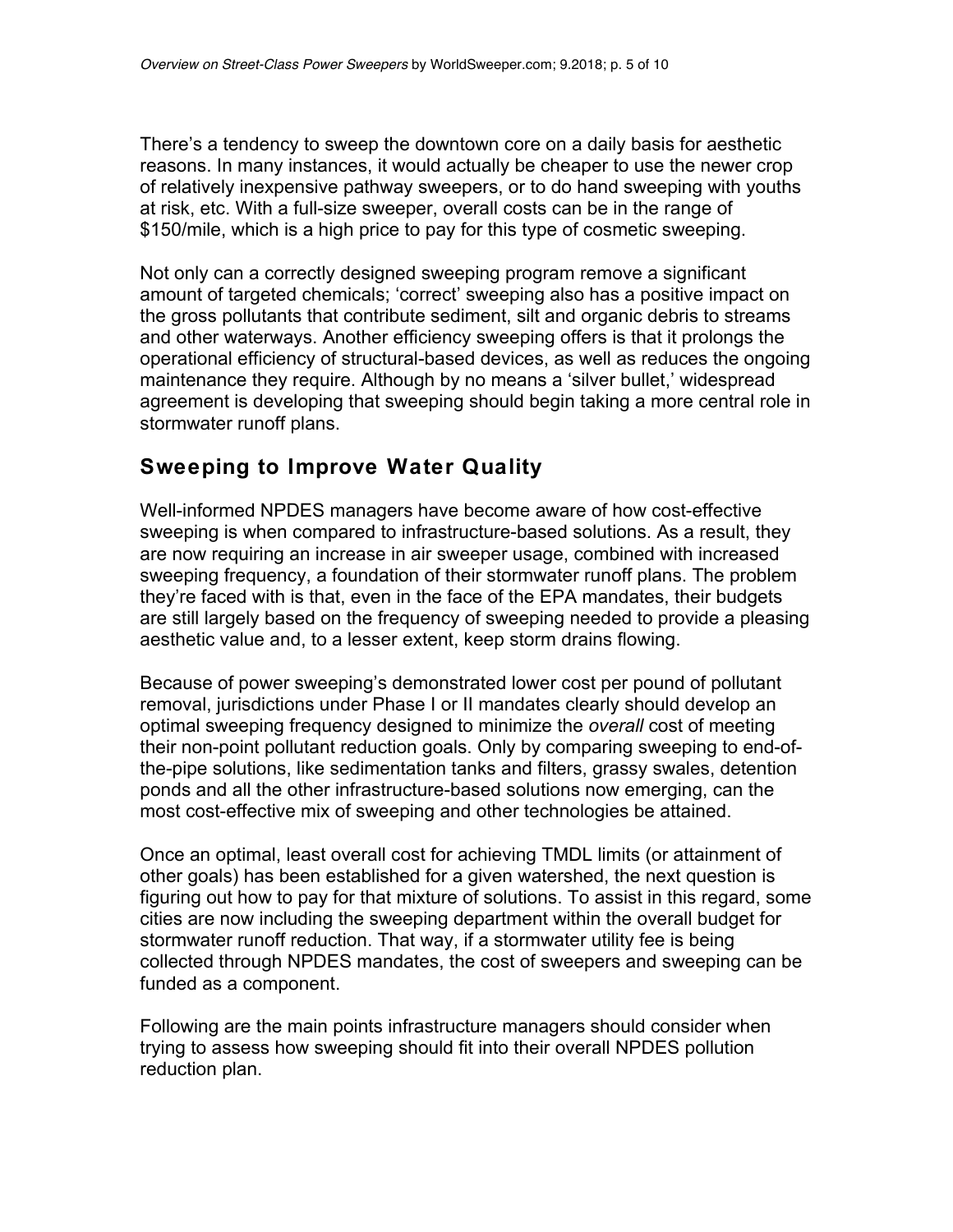Foremost is to answer the question "Why are we sweeping?" Is it just for cosmetic/aesthetic reasons, or are there water quality aspects to consider? If the answer includes water quality, then collaborate with your stormwater people to examine your current program. As you re-define your budget allocations, you'll also want to put a larger value on the small-micron pickup effectiveness of the sweeper you choose. In addition, evaluate both the sweeping frequency and the conditions under which sweepers will be used.

If your target is water quality goals, forget about sweeping areas without curband-gutter, since under normal conditions there usually will be no appreciable accumulation of contaminants. Talk to other managers in your regional area —

especially those who own types of sweepers different from the ones you use currently — and find out what their experience has been.

Review the many sweeping studies available, most of which are available at the WorldSweeper.com website. (WorldSweeper.com/Street/Studies/ and WorldSweeper.com/Street/BestPractices/) Use the information compiled by other agencies, especially results from geographical areas similar to the one you're in, to make future sweeper purchase decisions that maximize the potential for addressing the water and/or air pollution problems in your particular area.

# **PM-10 Certification: No Help in Sweeper Selection**

If you truly want a sweeper that will make a difference, do not simply rely on the well-known certification process for sweepers that was designed and conducted by a California agency, the South Coast Air Quality Management District (SCAQMD), when it was mandated in the 1990s to reduce airborne pollution in its jurisdictional area.

SCAQMD's "PM<sub>10</sub> Certification" is now widely used by manufacturers to tout that the machines in their product line are effective environmental sweepers. The fact is that, over time, sweeper manufacturers have been able to find a way to certify virtually all makes and models of street sweepers. Over 50 models — including almost every type and configuration of street sweeper on the market — have gained certification via compliance with the brief SCAQMD test, rendering any given machine's compliance essentially meaningless.

# **Parked Car Removal is Crucial**

Sweeper types aside, probably the single biggest factor driving street sweeping effectiveness is removal of vehicles on sweeping days. This is vital because a single car represents three spaces that can't be swept, since the sweeper operator must swing out around a car and then can't get back to the curb line until well past each parked vehicle.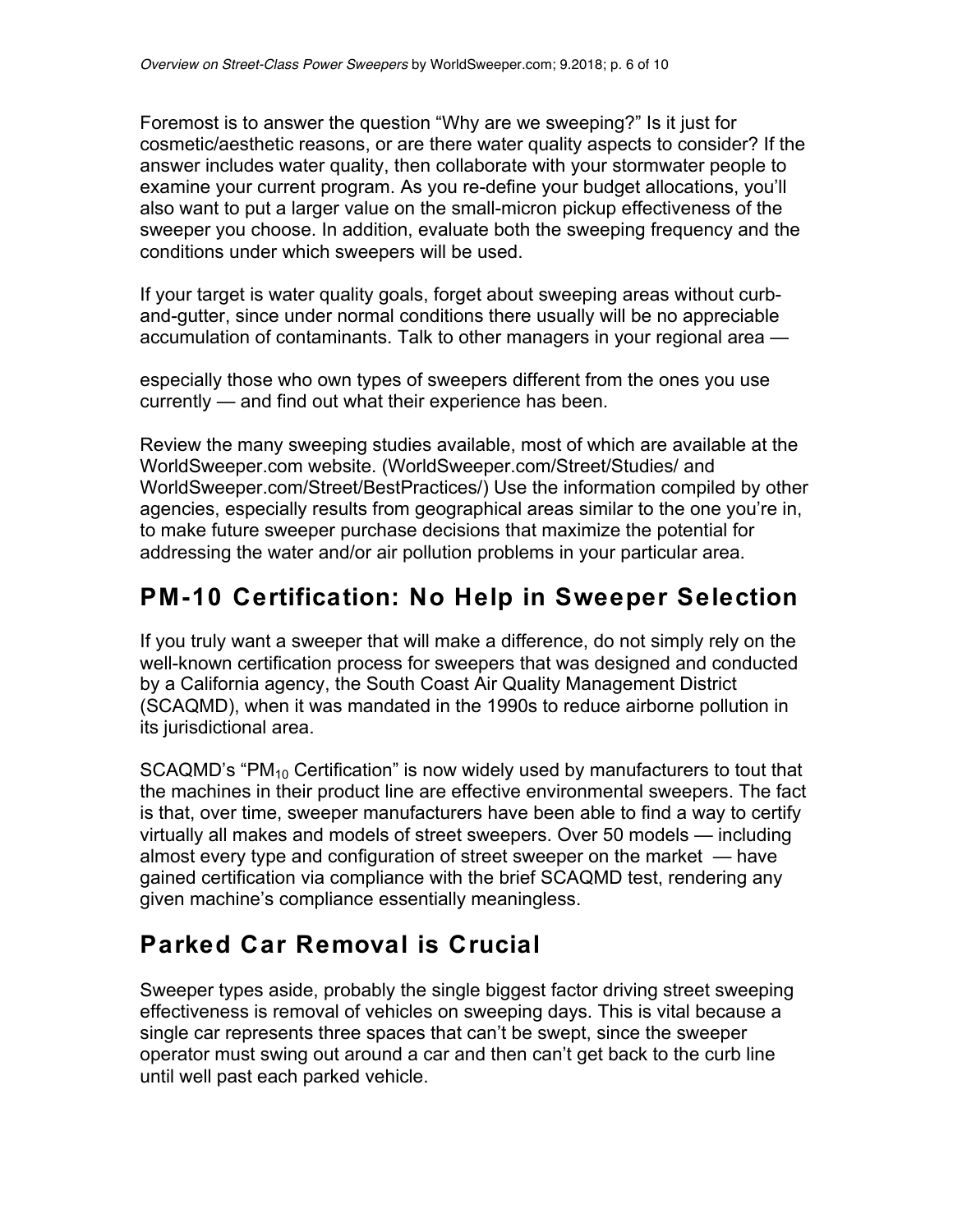Although often a political hot potato, with the rise of recognition about our deteriorating environmental landscape the negatives can be minimized via citizen education. It is vitally important to get 'buy-in' about why car removal during sweeping is so important. Develop and print brochures on the topic, and find innovative ways to distribute the information. For example, send the information out in city billing envelopes, put them onto your website as pdf files and provide them to environmental groups for distribution.

Many cities are now using the Internet creatively in this regard. For example, consider developing an email signup website location that automatically reminds citizens to move their cars prior to sweeping days. Keep in mind that, once in place, money collected from vehicle citations will create an income stream that may even pay for a major portion of the sweeping program.

## **Program Money-Saving Ideas**

You might also consider the contracting out of sweeping services to the private sector, which can often provide significant cost and service advantages. In England, statute requires that cities bid in-house sweeping against contractors every few years. This tends to keep municipal operations more efficient. Some larger U.K. municipalities even bid on providing sweeping to smaller cities nearby.

Some innovative U.S. sweeper dealers are now offering 'cradle-to-grave' sweeper purchases, another standard practice in Europe. With these arrangements, the cost is actually a monthly payment that includes all standard repair items and upkeep for the pre-agreed life of the sweeper and chassis, usually five years. This type of arrangement provides municipalities with the advantage of a predictable, steady budget item.

Another way to potentially save money when using a contractor is to issue computerized fuel cards for your municipal contract. When the city pays the tab for fuel, federal fuel excise taxes (currently \$.28/gallon) and, if mandated, state fuel excise taxes, are refundable.

Also recommended is to remove disposal costs from your sweeping bids. Because future cost increases in this area are an unknown, experienced sweeping contractors realize they must overbid to account for unforeseen tipping fee increases that may not ever occur. Plus, when the contractor pays for disposal there is actually a disincentive to doing a great job; the more material that is removed from the roadway, the less money the contractor makes.

Is a portion of your pollution problem derived from runoff from commercial parking lots? Many cities have instituted an impervious surface area fee schedule on their business communities. Monies collected are typically earmarked for use in pollution abatement efforts. Consider providing a refund to businesses that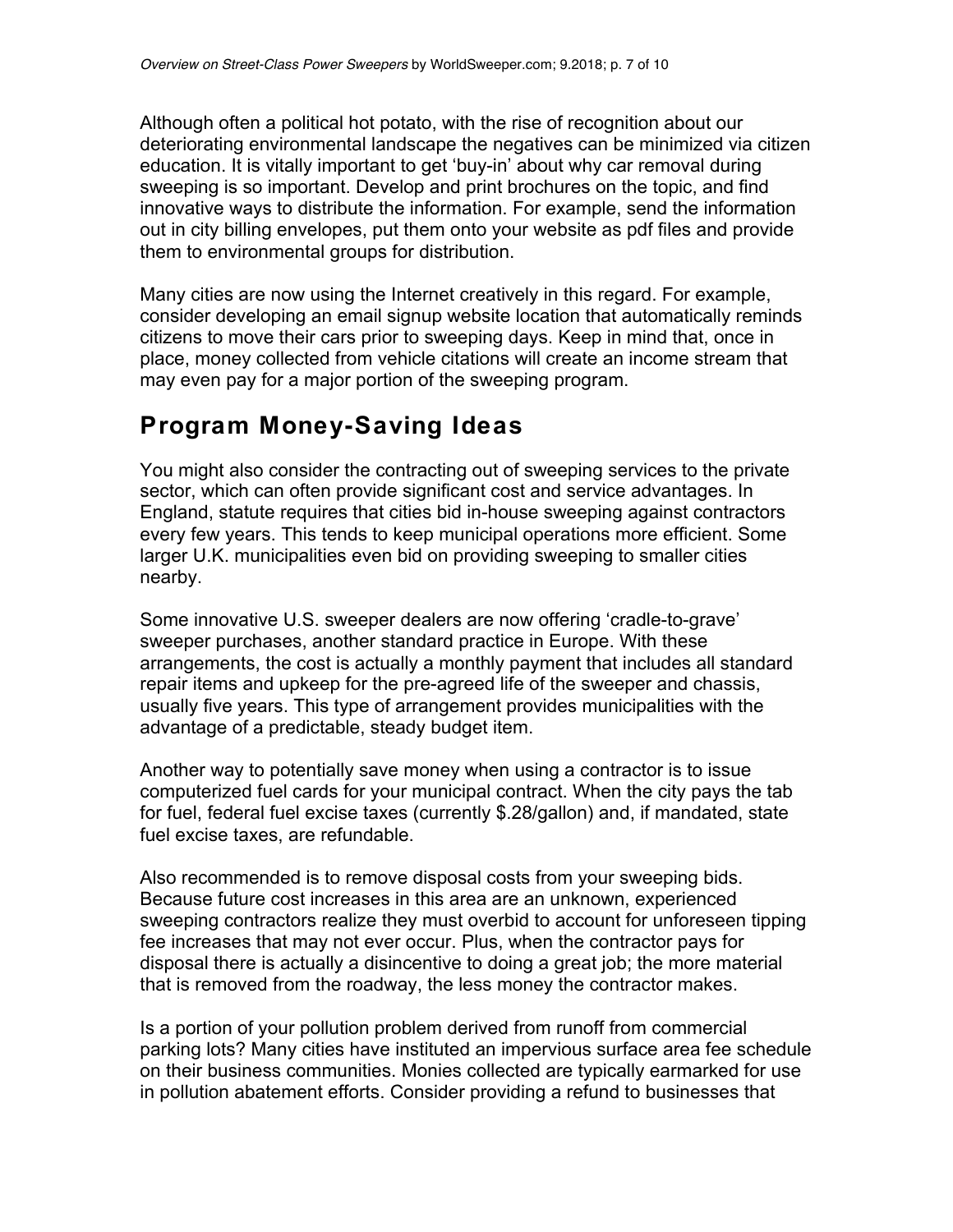prove they sweep their entire surface area with an air sweeper at a given frequency.

To provide a positive monetary incentive in this regard, collect data from local sweeping contractors to determine an average cost per sweep per acre, for example, in your area. Then, be sure the impervious area fee refund you offer is more than enough to cover their cost of sweeping. After all, the goal is to remove pollutants from the runoff stream, not to penalize your business sector.

# **Sweeper Testing Tips**

When you are in the market for a sweeper, be sure to test current models according to your particular requirements. If leaves are your biggest problem, then finalize your sweeper purchase in the fall when you can compare the current sweeper models on their ability to pick them up. If snow (i.e., sand and cinders cleanup) is the central issue, then test under those conditions.

I've seen cities in all parts of the country test sweepers by putting an impossible amount of material down in some municipal parking area and then eyeballing which sweeper appears to leave behind the smallest pile. This methodology is especially senseless when choosing a sweeper for environmental reasons.

If you're in the snow belt, investigate the new crop of waterless sweepers designed to let you sweep all year long. If the machine offers a transport system to move the particles the broom raises away from the pavement's surface, these offer dry pickup of much finer particles than is possible when no air assist is present. Even though a newer mechanical broom sweeper moves the fine particles, without air assist or the presence of water for dust suppression, the particles simply fall back to the ground.

Today, a number of sweeper models can be operated on CNG or other diesel alternatives. However, since by 2010 the emissions of diesel engines will be cleaner than the current CNG engines, most CNG conversion companies have already exited the marketplace. Further, CNG appears to only be widely accepted in Southern California where it's mandated. Paradoxically, the mandate has actually eliminated the ability to sell some high efficiency sweeper models since they are unable to use the limited number of CNG options available.

Is most of the material within 3-feet of the curb line? One of the current models of vacuum sweepers offers a side-shift sweeping head that allows it to employ suction right up next to the curb.

### **More Money-Saving Ideas**

Need to find ways to get more bang for your buck? You may be able to work creatively with sweeping contractors in other ways than hiring them to sweep.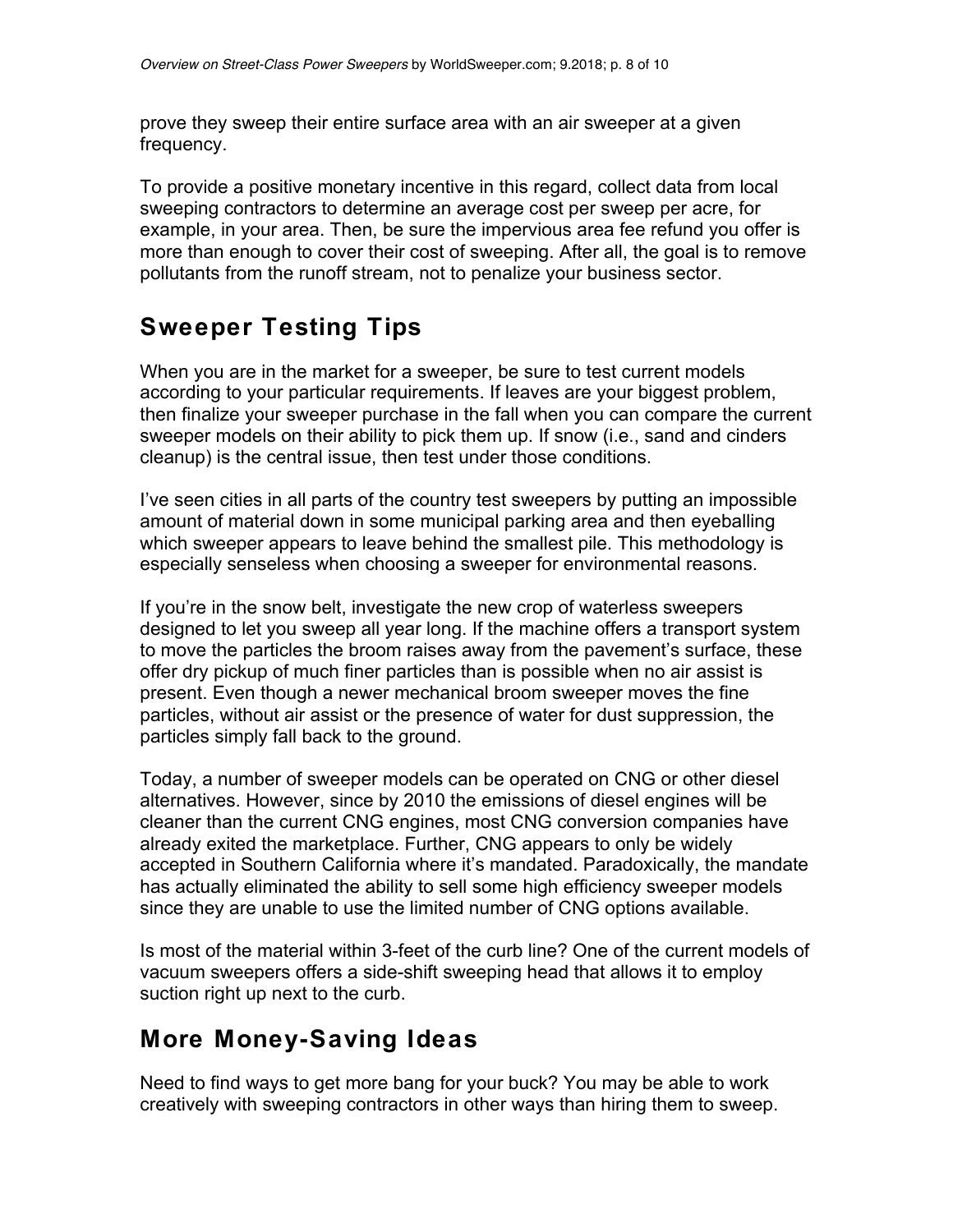These options may include sweeper repair and assistance with sweeper selection.

Establishing a debris-screening and/or composting program can save over 50% on disposal costs. If one of your local sweeping contractors operates a debrisscreening program, the company may have enough capacity to add city debris to its existing operation.

If your city is small, investigate sharing a sweeper and its usage with one or more neighboring districts. Some smaller California cities have found value in combining budgets to fund a stormwater runoff compliance official in charge of keeping up with the information needed to assure each of the cities stays compliant.

Some cities have found other ways for their sweepers to pull double duty. The City of San Jose, California, has found another creative way for their sweepers to offer extra value. The city has employed a video camera system that's mounted on the dash of its sweepers. Drivers are trained to look for problem areas and the system makes it easy to create a 'report flag' on the video. Since the sweeper is traversing most areas of a city, it can be an inexpensive way to spot graffiti, signs down, lights out, curbs needing repair, overhanging trees, pothole problems, etc. The system also documents exactly when sweeping occurred at any particular location.

Another way to reduce overall sweeping costs is to switch to one of the variety of high-dumping sweepers that are now available. These are designed to dump into dump trucks or roll-off containers, instead of using the sweeper for transport to a disposal facility.

Use of high-dumping sweepers keeps the relatively more expensive sweeper on the job, as well as keeps small-micron material from escaping due to double handling.

In the long-term, in order to make your sweeping program more efficient you may find it cost-effective to upgrade part of your road system, especially in runoff nonattainment areas. For example, steep curb cuts and potholes degrade performance of all types of sweepers, but more so regenerative air and, to some extent, vacuum sweepers. Take a critical look at your roadway infrastructure to gain clues for improvement. Good pavement conditions result in a significant reduction of pollutants found in the runoff stream.

## **Education is Key**

People do what they do now because of learned behavior. This includes both your sweeping personnel and your citizens. Both need to be educated about the latest in industry findings. You may find that your sweeping department